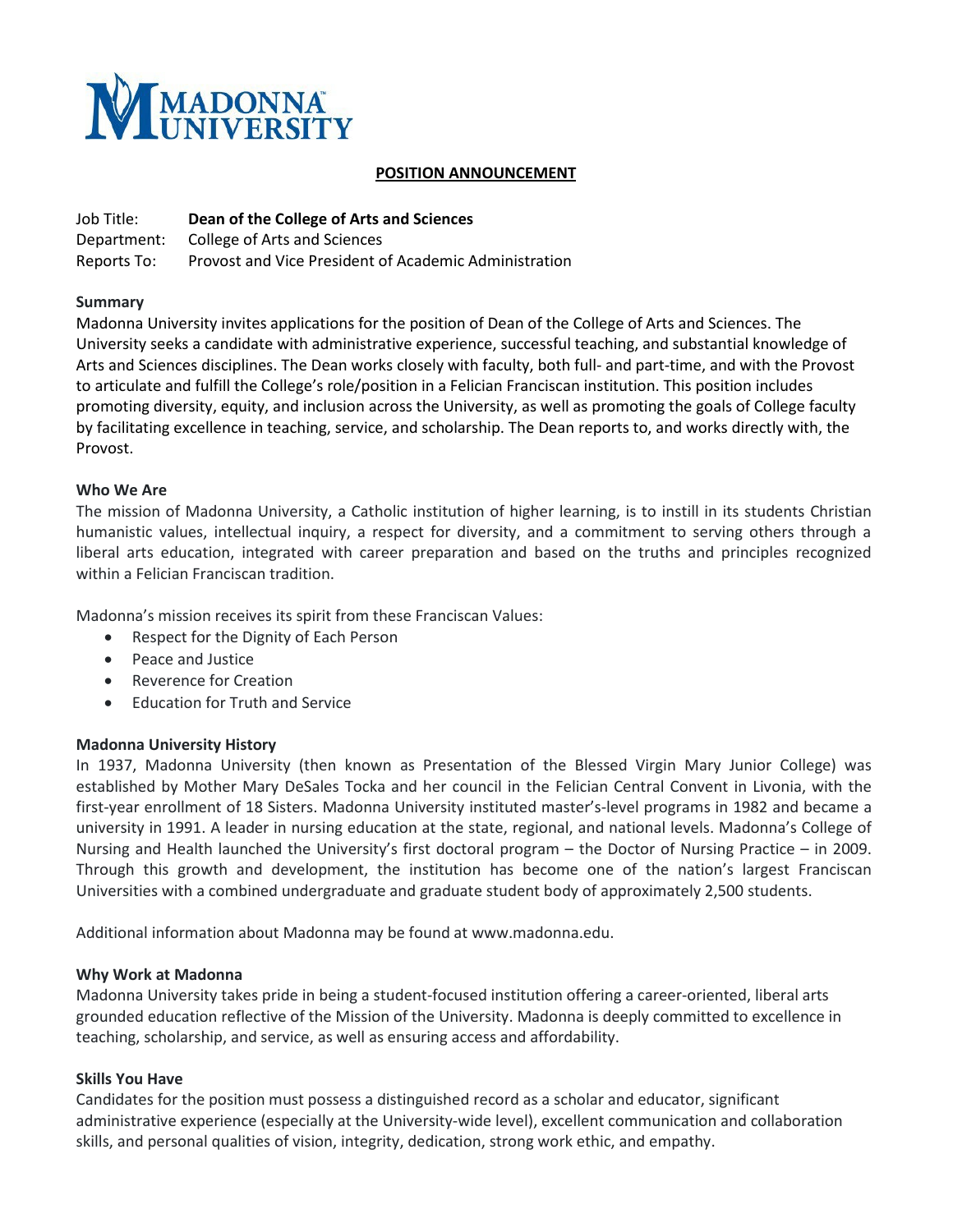## **Background Screening**

Madonna University conducts background checks on all job candidates upon acceptance of a contingent offer and may use a third-party administrator to conduct background checks. Background checks are performed in compliance with the Fair Credit Reporting Act.

## **Madonna EEO/AA Statement**

We are an equal opportunity employer committed to a culturally diverse workforce. We do not discriminate on the basis of race, religion, color, sex, age, national origin or disability.

## **Candidate Work Requirement**

Candidates must be legally authorized to work in the United States. Verification of employment eligibility will be required at the time of hire.

# **JOB SUMMARY**

The Dean is responsible for overseeing all matters related to the academic programs offered by College of Arts and Sciences: curriculum development; staffing (recruitment, hiring, workload, evaluation and professional development); student complaints/grievances; budgeting and planning; program assessment; and resource development/grant writing.

# **ESSENTIAL DUTIES AND RESPONSIBILITIES**

- 1. Provide leadership for the College and serve as an officer of the University.
- 2. Provide a vision for the College consistent with the strategic plan for the University.
- 3. Provide leadership in the planning, development, and effective implementation of academic programs at the undergraduate and graduate levels, including international programs.
- 4. Work with the College faculty and Admissions to strongly support recruitment to develop strong enrollment in the University and the College.
- 5. Build and support relationships with the College Alumni.
- 6. Lead the Department Chairs and Program Directors in the College.
- 7. Convene faculty meetings for the College of Arts and Sciences, chairs the meetings, supervises deliberations, and responds to advice. Represents the College of Arts and Sciences on the Academic Council, Curriculum, Educational Policy & Assessment Committee, Institutional Standing Committee on Planning and Mission Effectiveness, Graduate School Committee, and other relevant committees of the University.
- 8. Conduct cyclical review of academic programs and presents recommendations for continuous improvement, including preparation for and conducting review for professional accreditation.
- 9. Oversee publication of the promotional materials and monitors marketing and student recruitment plans for the College of Arts and Sciences.
- 10. Develop, recommend, and monitor the College of Arts and Sciences budgets.
- 11. Promote effective student advisement and ensures consistent adherence to policies published in student handbooks and University bulletins, including College of Arts and Sciences and University grievance procedures.
- 12. Provide leadership in advocating for the traditional hallmarks of excellence in higher education by encouraging and facilitating high standards of academic quality through appointment of appropriately credentialed faculty, admission of qualified students, and high expectations for student achievement and program assessment.
- 13. Monitor retention and graduation rates for programs offered by the College of Arts and Sciences and develops strategies to address concerns.
- 14. Foster cooperation, coordination, and understanding among the departments of the College of Arts and Sciences, with the other colleges/schools and offices of the University, and with the University administration.
- 15. Complete other projects as assigned by the Provost or President.

## **SUPERVISORY RESPONSIBILITIES**

Directly supervises full and part time faculty and staff in the College of Arts and Sciences. Carries out supervisory